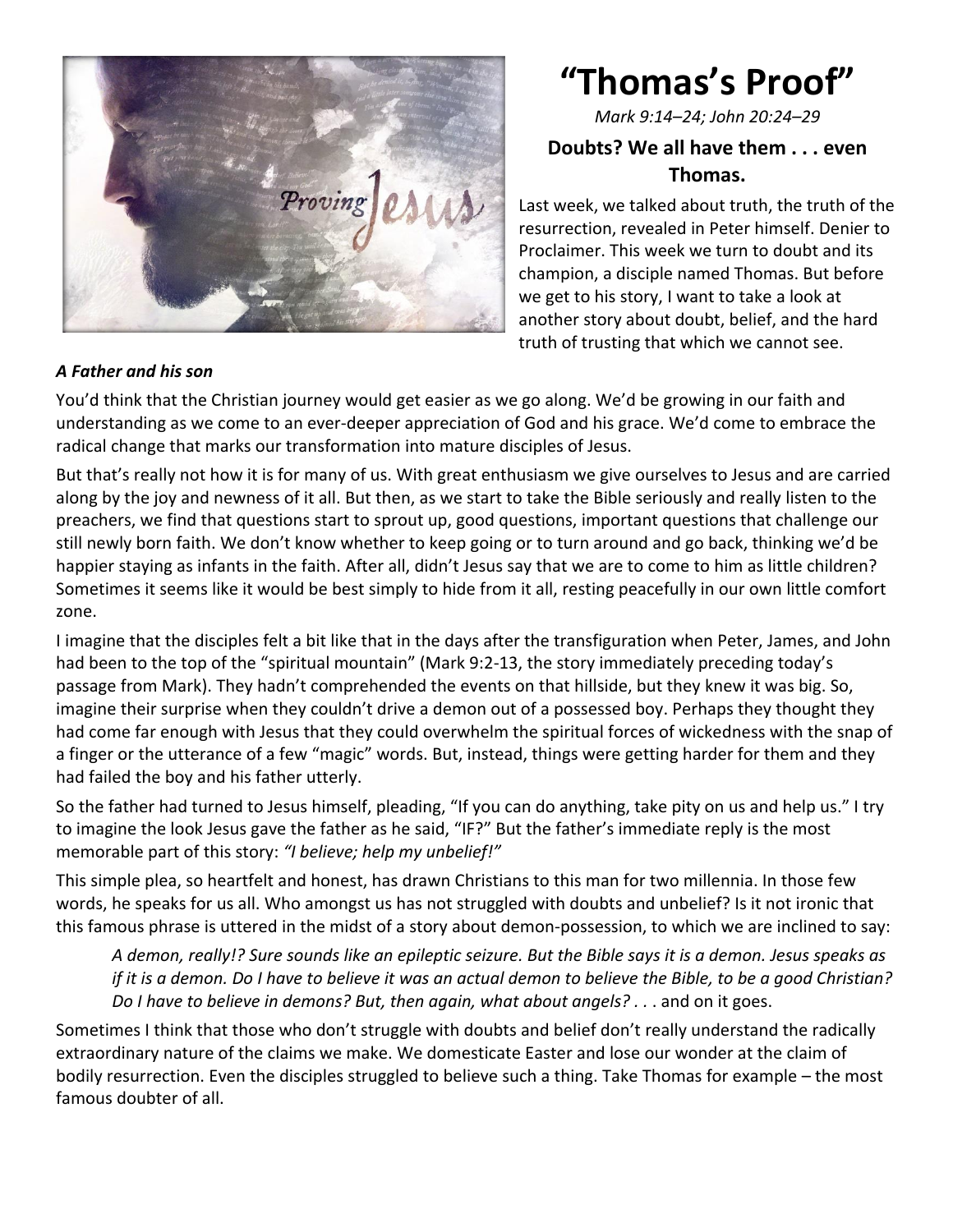# Belief and Faith

We translate the Greek word, *pistis*, as "faith." Regrettably, though *pistis* has a verb form, "faith" does not. No one says, "I faithed yesterday." This is unfortunate because Bible translations use "believe" as the verb form of "faith," even though "believe" speaks to a state of mind—including an opinion. Similarly, "doubt" refers to a state of mind.

The best synonym for "faith" is "trust." Faith speaks more to matters of the heart than does belief. It is not so much, "What do you think?" as it is "Whom do you trust?" Doubt is a "head" word," but "faith" is a heart word.

#### *The truth of doubt*

Yes, Thomas had doubts. Poor guy got the label "Doubting Thomas." Big deal. We all have doubts. We are doubt-producing machines. And like Thomas, our doubts are reasonable. Think about it. We claim that 2,000 years ago a Galilean Jew died and was then resurrected to a newly embodied life. Not a ghost. Not resuscitated. But living anew, bodily, on the other side of death, never to look back. And we even claim that the same will be true for us all one day.

As hard as it might be to believe such claims, when it comes to spiritual and religious matters, it is really not so much that America is a nation of unbelievers; rather, we are a nation of *half-believers*, carrying around vague notions of our deeply felt spiritual hunger. Sometimes we believe more than we would like to admit. At other times, we prefer to deny any beliefs at all. One need only turn on the television or pick up the daily newspaper to find Americans awash in attempts to make sense of their spiritual desires. We are a nation in which most still self-identify as Christian, though many are really more "Christian-ish" than anything else, as shown in rigorous studies of Christianity in America.

In part, I think this is because we live in a world that values scientific knowledge as the only "real" knowledge, rather than

embracing science as a way of knowing, but not the only way. As I wrote about last week, too many people expect "proof" if they are to overcome their doubts. But outside of mathematics, I can't really think of much that we can actually prove beyond all doubt. Science, the source of most of what we consider proven knowledge, is not really about proving anything, only disproving hypotheses.

And so, with the boy's father and with Thomas, we stand there before Jesus. Like they did, we have a decision to make. Believe or not? So, we too cry out, "I believe; help my unbelief." And key to both stories is to see that Jesus comes to them, to the boy and father, to the disciples, to Thomas (v. 26). Here is the answer to our doubts.

John's answer begins at the door we see at the start of the story. Instead of depicting a Jesus who opens it, walks right up to Thomas, and starts to argue with him by trying to answer his rationalist queries or assuaging his empirical worries, John paints a starkly different picture that tells us much about the unique character of resurrection faith and its relation to doubt.

John tells us, first, that Jesus walks through a closed, locked door to get to Thomas. It is not that Thomas's doubt drives him to demand answers from Jesus. It is Jesus who is determined to reach this stalwart skeptic, whom no one else seems able to convince. It is Jesus who refuses to let dead bolts or chains block the movement of love toward the one who lacks faith.

So too it is with us. When doubt crowds out hope, we can be confident that Jesus will come to meet us where we are, even if it is out on the far edge of faith that has forgotten how to believe. What a strange thing to hold on to—this certainty that answers to our most profound and desperate questions about life come not because we seek them with focused determination but because God comes seeking us, stepping through the walls that hardship builds around us, offering love at the very moment that grace seems nothing but a farcical ghost story told by not-to-be-believed friends.<sup>1</sup>

<sup>1</sup> Serene Jones, *Feasting on the Word: Preaching the Revised Common Lectionary: Year B*, 2008, 2, 402.